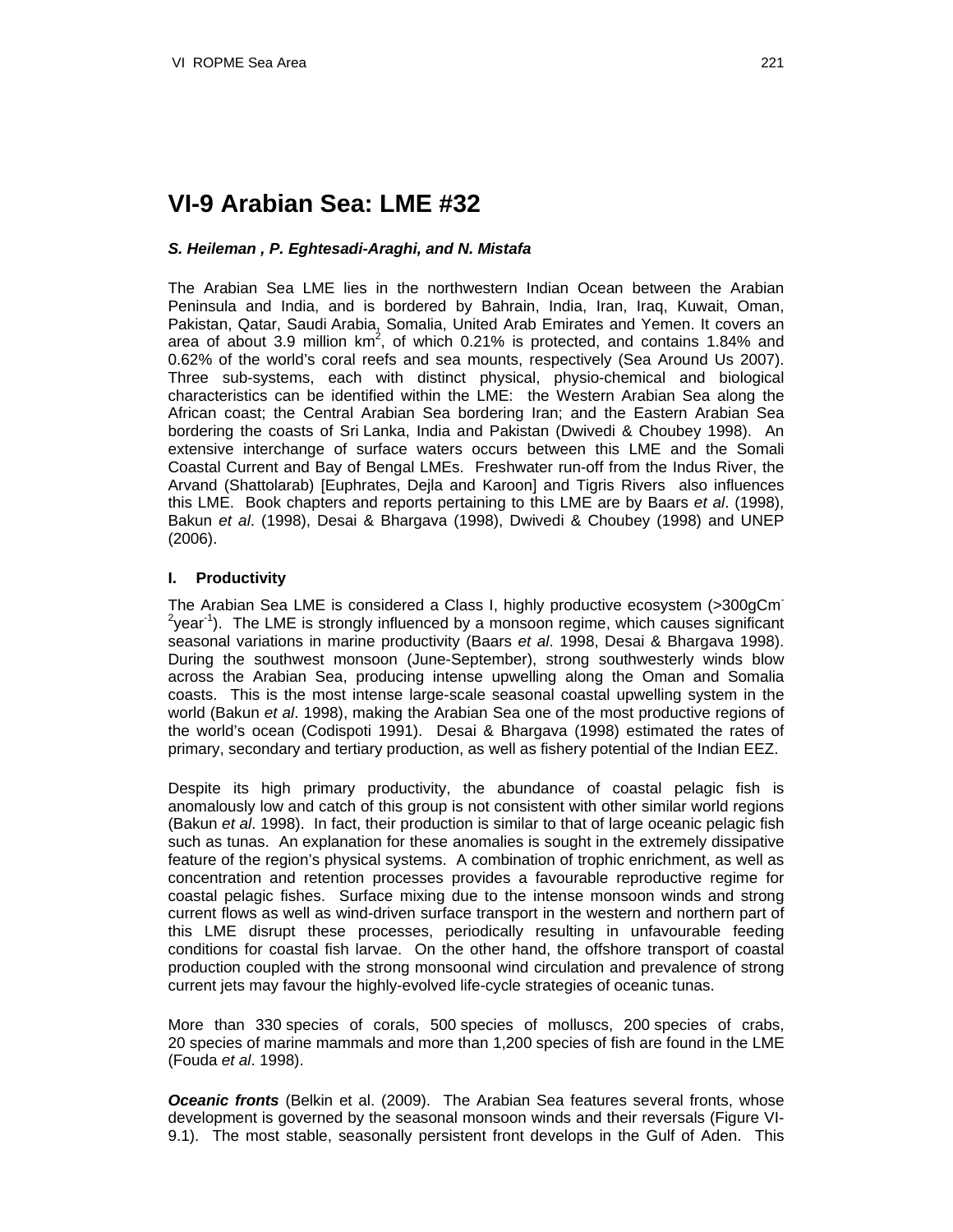front cuts across the Persian Gulf, from the Arabian Peninsula to the Somali coast, with the cross-frontal temperature range up to 5°C. Upwelling fronts are ubiquitous off the Pakistan coast and, to a lesser extent, off the western coast of India; these fronts are also seasonal and their development is similar to the seasonal evolution of major upwelling frontal zones off Northwest Africa and off the U.S. West Coast, in the California Current System. A meso-scale front is observed near the entrance to the Persian Gulf (Belkin *et al*. 2009).



**Figure VI-9.1. Fronts of the Arabian Sea LME. GAF, Gulf of Aden Front; GOF, Gulf of Oman Front; IEF, Indus Estuarine Front; OCF, Oman Coastal Front; PGF, Persian Gulf Front; WIMSF, West Indian Mid-Shelf fronts; WISSF, West Indian Shelf-Slope Front (most probable location). Yellow line, LME boundary. After Belkin et al. (2009).** 

#### *Arabian Sea SST* (after Belkin 2009) Linear SST trend since 1957: 0.42°C. Linear SST trend since 1982: 0.26°C.

Like all Indian Ocean LMEs, the Arabian Sea warmed slowly and steadily. Its interannual variability has an average magnitude of approximately 0.5°C. The most pronounced event, the all-time minimum of 1975, was likely caused by large-scale forcing since it occurred simultaneously across the entire northern Indian Ocean, including the Red Sea LME and the Bay of Bengal LME. The all-time maximum of 1998 occurred simultaneously with most Indian Ocean LMEs and only one year before a near-all-time maximum of 1999 in the Red Sea.

The rapid warming between 1985 and 1987 ushered in the modern warm epoch in the Arabian Sea. This warming occurred nearly synchronously with a similar warming in the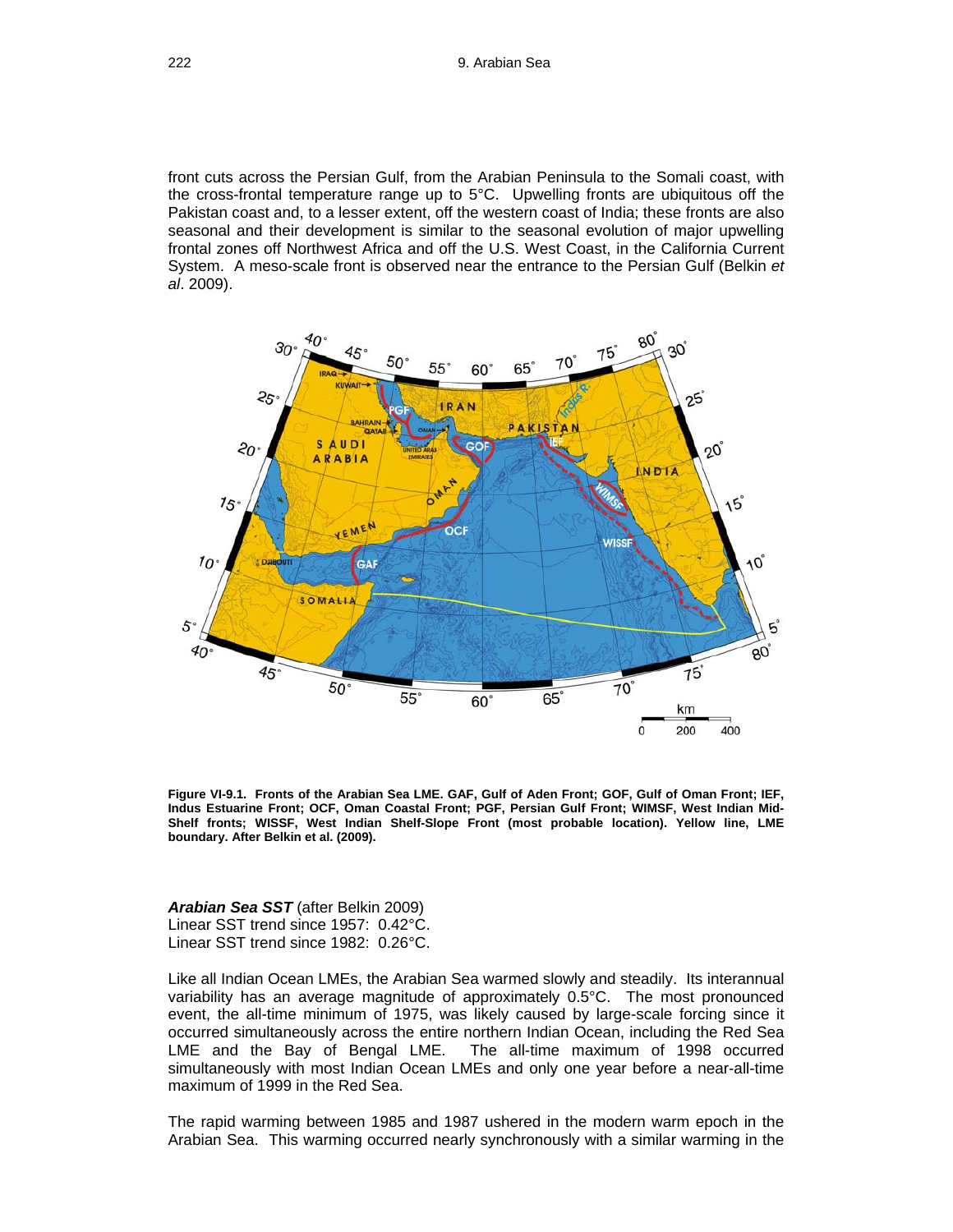Somali Current LME. It is likely that the Somali Current transported the warm signal to the Arabian Sea. Alternatively, both events may have been caused by a large-scale atmospheric forcing that spanned the entire northwest Indian Ocean.

Our results compare favorably with a recent study by Kothawale et al. (2007) who used the Arabian Sea SST data from 1901-2002 and found a significant warming trend of 0.7°C between 1901 and 2002 (cf. our warming rate of 0.42°C/50 years between 1957- 2006 or 0.84°C/100 years), and an accelerated warming of 0.16°C/10 years between 1971 and 2002 (cf. our rate of 0.10°C/10 years between 1982 and 2006).

Most extreme surface temperatures are observed in the Persian Gulf. In 1998, following a major El Niño, local SST here reached 34°C, which caused mass mortality of corals and widespread bleaching of coral reefs (Rezai et al., 2004). Additionally recent bleaching events in hermatypic corals due to high temperatures between 10.08.2007 and 28.08.2007 amounting to approximately 20% of bleached branching corals *Acropora* was observed in Kish Island (northern Persian Gulf) (Maghsoudlou 2008).



**Figure VI-9.2 Arabian Sea LME annual mean SST (left) and SST anomalies (right), 1957-2006, based on Hadley climatology. After Belkin (2009).** 

*Arabian Sea LME Trends in Chlorophyll and Primary Productivity:* The Arabian Sea LME is considered a Class I, highly productive ecosystem  $(>300$ gCm<sup>-2</sup>year<sup>-1</sup>).



**Figure VI-9.3 Arabian Sea LME trends in chlorophyll** *a* **(left) and primary productivity (right), 1998-2006. Values are colour coded to the right hand ordinate. Figure courtesy of J. O'Reilly and K. Hyde. Sources discussed p. 15 this volume.**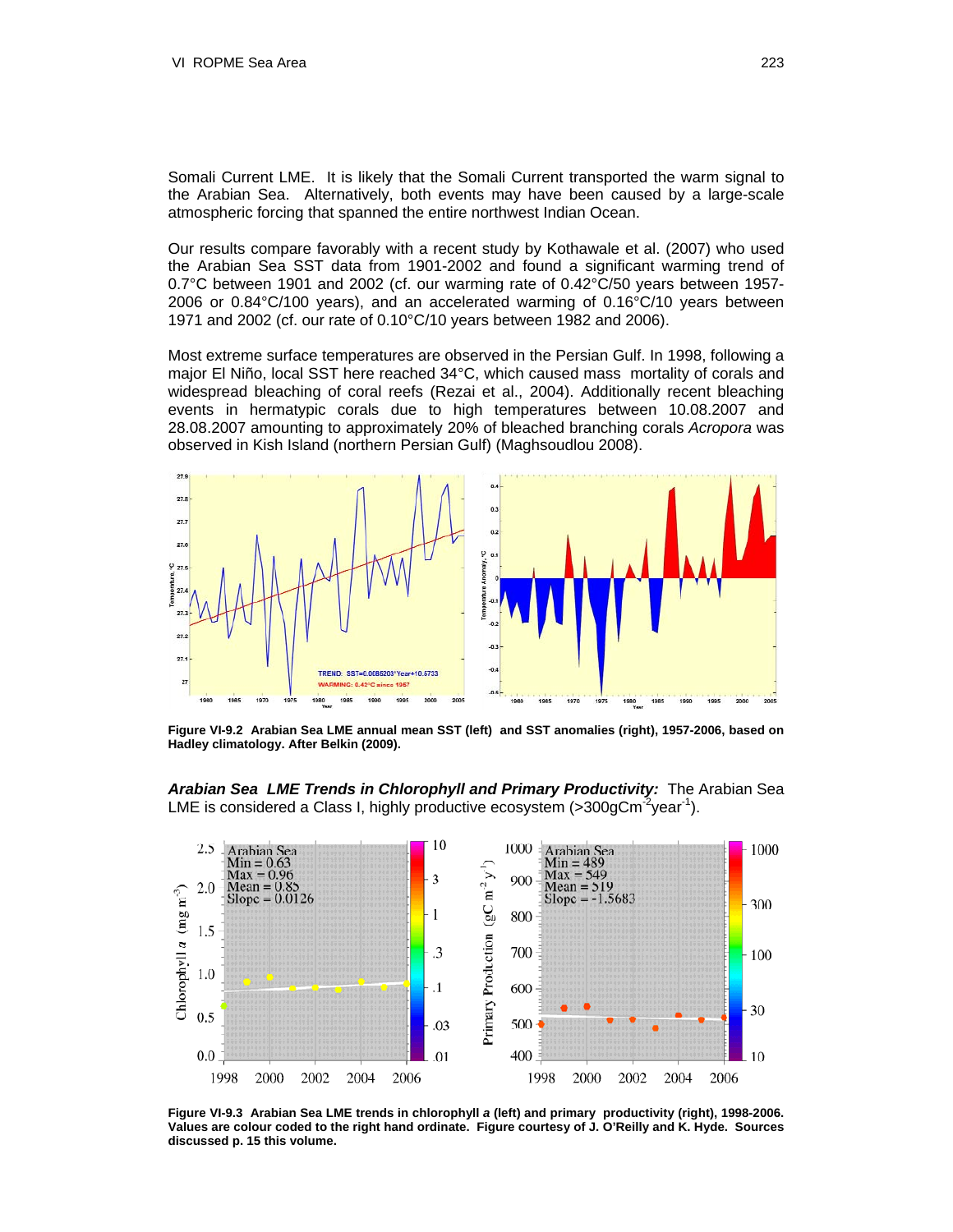#### **II. Fish and Fisheries**

The fisheries of the Arabian Sea LME are multi-gear and multi-species and include both artisanal and commercial sectors, with the former being dominant. Among the major exploited groups are Indian oil sardine (*Sardinella longiceps*), caught mainly off India's west coast (Bhathal 2005), as well as drums and croakers (Family Sciaenidae), however, nearly half of the reported landings in the LME are identified only as 'marine fish' (included in 'mixed group' in Figure VI-9.4) which can cause difficulties in diagnosis of various marine indicators. Fisheries for large oceanic pelagic fishes in the region are substantial and lucrative (Bakun *et al*. 1998). Total reported landings increased steadily, reaching 2 million tonnes in 1992 (Figure VI-9.4). The Arabian Sea LME is one of the six LMEs in which reported landings have remained relatively constant or shown increases over the past few decades (FAO 2003), however, precautionary allowable catch levels have been recommended for these LMEs to ensure that fisheries remain sustainable (Sherman 2003). According to FAO (2005a), the increase in total reported landings may be attributed to an increase in fishing effort. The value of the reported landings reached 1.6 billion US\$ (in 2000 value) in 2003 (Figure VI-9.5).



**Figure VI-9.4. Total reported landings in the Arabian Sea LME by species (Sea Around Us 2007).** 



**Figure VI-9.5. Value of reported landings in the Arabian Sea LME by commercial groups (Sea Around Us 2007).**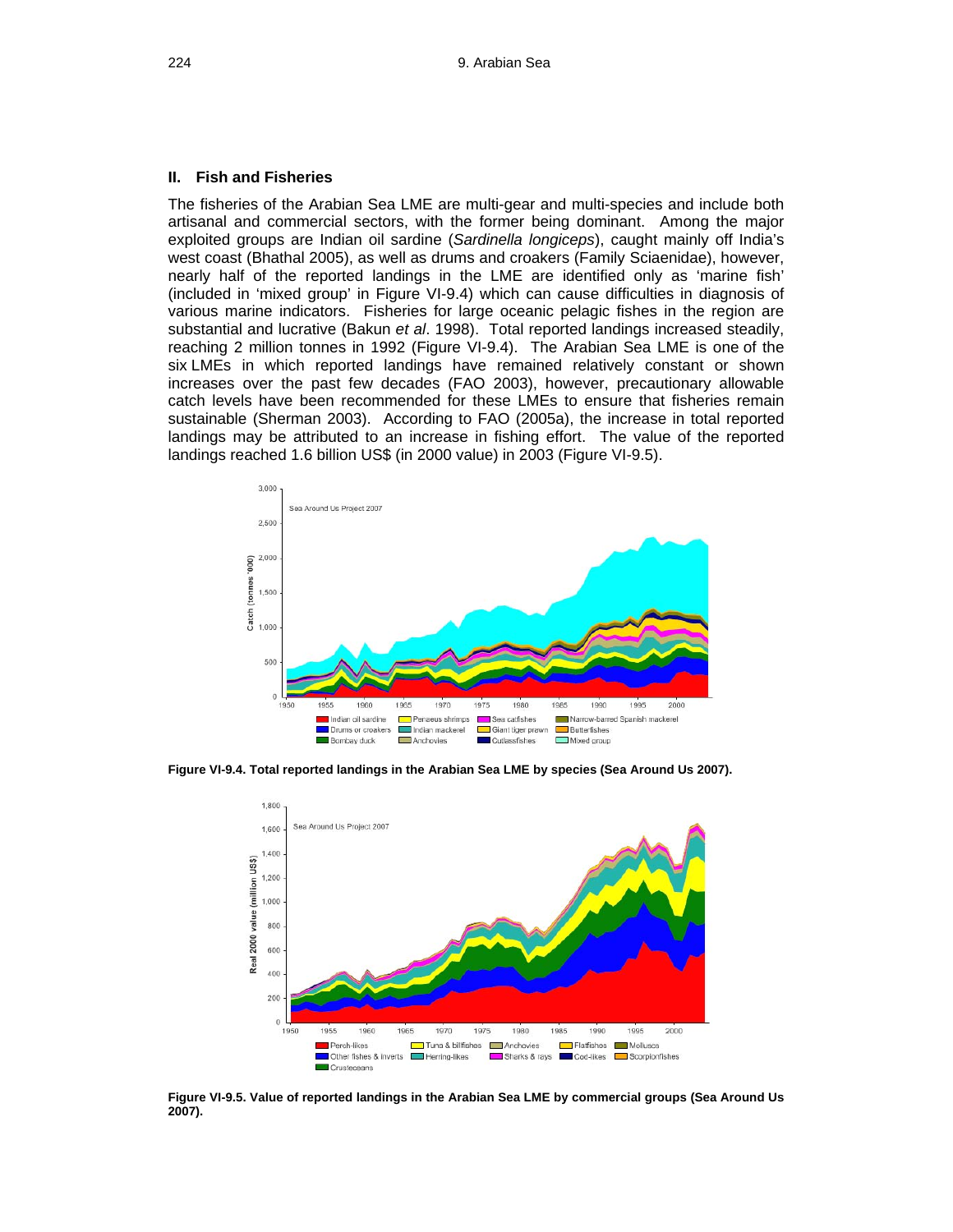The primary production required (PPR; Pauly & Christensen 1995) to sustain the reported landings in this LME reached 20% of the observed primary production in the mid 1990s, but has since declined to 17% (Figure VI-9.6). India has the largest ecological footprint in the LME, with other bordering countries such as Pakistan and Iran also accounting for a large share of the footprint.



**Figure VI-9.6. Primary production required to support reported landings (i.e., ecological footprint) as fraction of the observed primary production in the Arabian Sea LME (Sea Around Us 2007). The 'Maximum fraction' denotes the mean of the 5 highest values.** 



**Figure VI-9.7. Marine trophic level (i.e., Marine Trophic Index) (top) and Fishing-in-Balance Index (bottom) in the Arabian Sea LME (Sea Around Us 2007).** 

From the early 1980s to late 1990s, both the mean trophic level of the reported landings (i.e. the MTI; Pauly & Watson 2005, Figure VI-9.7 top) and the FiB index (Figure VI-9.7 bottom) showed an increase, consistent with a spatial (offshore) expansion of fisheries targeting high trophic level large pelagic fishes in the region. However, the mean trophic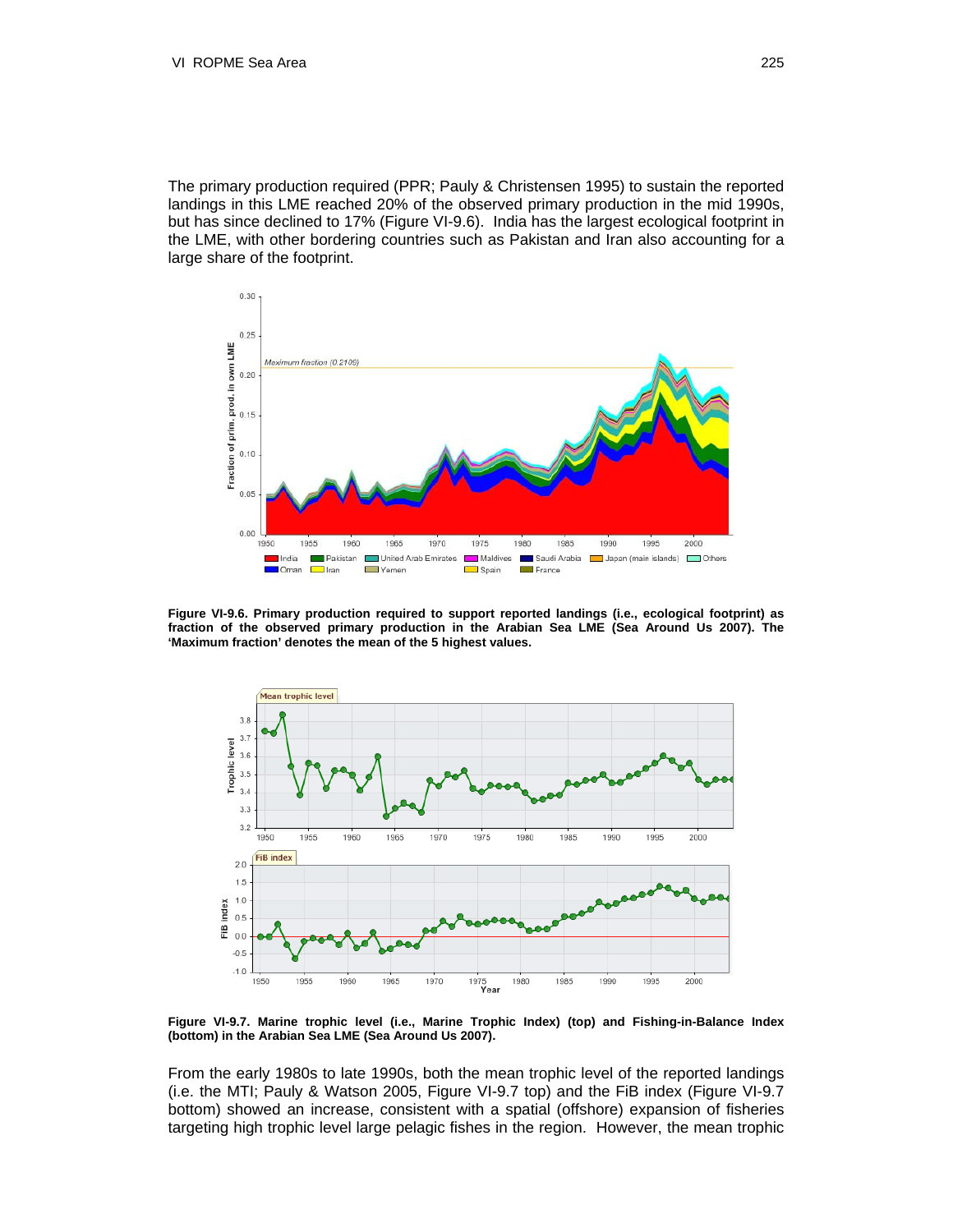levels computed without the landings of tuna and other large pelagic species, as proposed by Pauly & Palomares (2005), show a steady decline from 1975 to 2004. Such a decline agrees with Bhathal (2005) and Bhathal & Pauly (in press), who found, for India, a strong fishing down effect when the national data are disaggregated by State and Union Territories.

The Stock-Catch Status Plots indicate that the number of collapsed and overexploited stocks in the LME have been rapidly increasing, to about 50% in 2004 (Figure VI-9.8, top), but that over 80% of the catch is still taken from fully exploited stocks (Figure VI-9.8, bottom).



**Figure VI-9.8. Stock-Catch Status Plots for the Arabian Sea LME, showing the proportion of developing (green), fully exploited (yellow), overexploited (orange) and collapsed (purple) fisheries by number of stocks (top) and by catch biomass (bottom) from 1950 to 2004. Note that (n), the number of 'stocks', i.e., individual landings time series, only include taxonomic entities at species, genus or family level, i.e., higher and pooled groups have been excluded (see Pauly** *et al,* **this vol. for definitions).** 

Overexploitation was assessed as moderate in the LME (UNEP 2006). Fleet overcapacity remains a significant issue in the region, particularly for shrimp fisheries in countries such as Kuwait, Pakistan and Saudi Arabia (FAO 2005a). For instance, stock assessments in Pakistan indicated that the size of the shrimp trawler fleet is almost three times that required for MSY. Despite the increase in total catch, as a result of heavy fishing pressure, especially on inshore stocks in all the bordering countries, catches of certain preferred species have declined dramatically over the last 10 years (Dwivedi & Choubey 1998, FAO 2005a). India's marine fisheries production has reached a plateau and, at best, only a marginal increase is predicted in the near future. Most major stocks are fully exploited and any further increase can only be expected from exploitation of deep-sea resources. In Oman, demersal stocks are already overexploited and some high value fish have shown considerable declines. The state of the fishery resources in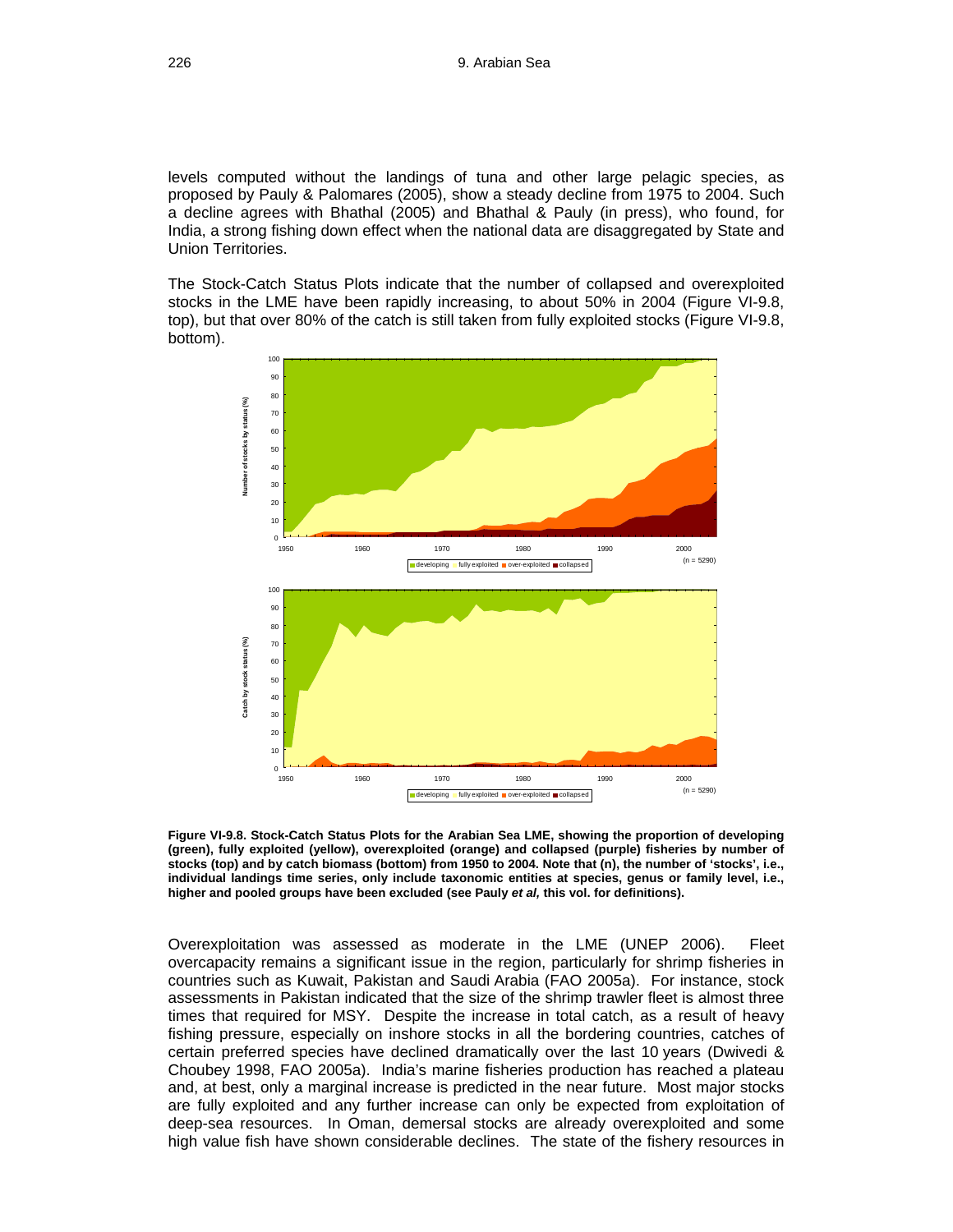Somalia is little known. While it is thought that Somalia's inshore marine resources are lightly exploited, those targeted by both the artisanal and industrial sectors may have declined in the past few years. Shrimp and finfish resources off the coast of Kuwait and Saudi Arabia are already intensely exploited and catches of major finfish species are declining. Overexploitation is likely to be a contributing factor, as indicated by fish length/age distributions (FAO 2005a).

While UNEP (2006) suggested that bycatch and discards and destructive fishing practices are limited in the LME, large quantities of bycatch are taken by both commercial and artisanal shrimp trawlers (FAO 2005a). In fact, the total bycatch of demersal fish is probably much higher than the recorded landings. Various types of destructive fishing gear, including shrimp trawl nets and explosives, have contributed to localised fish population declines and habitat degradation in the region.

Population expansion is expected to continue to put pressure on the coastal resources in this LME. Several surveys have indicated the presence, outside the traditional fishing grounds, of unexploited demersal and pelagic fish stocks, for example, of mesopelagic lanternfishes (e.g., Shotton 1997). Utilisation of these stocks, however, would require further research and assessment, as well as the introduction of suitable fishing and processing technology (FAO 2005a).

#### **III. Pollution and Ecosystem Health**

**Pollution**: Overall, pollution was assessed as severe in coastal hotspots but in other places it is evaluated to be of moderate value overall (Eghtesadi et al. 2002). The major issues in these hotspots are oil hydrocarbons and heavy metals (Al-Majed Butayban 2006). Other pollution hotspots are found at the mouths of some rivers (e.g., Tigris, Euphrates, Karun, Hileh and Monds Rivers) and domestic and industrial sewage outfalls. The massive increase in population and rapid economic growth in coastal areas are leading to the release of vast quantities of untreated sewage and industrial wastes into the sea through sewers and rivers, resulting in highly polluted coastal areas (Dwivedi & Choubey 1998). Marine pollution also arises from sea-based activities, including marine transportation and offshore oil exploration and production activities. The potential for transboundary impacts of pollution is significant in the LME, with monsoons playing a significant role in the long-range transport of Persistent Toxic Substances (PTS) in the region (UNEP/GEF 2002).

Sewage, fertilisers and other effluents have resulted in eutrophication in coastal areas (e.g., Karachi). Fish-kills in some localities such as off the Karachi coast and Gawadar Bay have been attributed to harmful algal blooms caused by the growing pollution (Abbani *et al*. 1990). Coastal water quality at the Iraq-Kuwait border has declined as a result of increased agricultural pollution due to the draining and subsequent loss of the filtering role of the Mesopotamia marshlands (UNEP 2001). As a consequence of growing economic activity as well as rising production and use of consumer items, the generation of solid wastes from both land-based sources and ships is increasing rapidly. Throughout much of the LME, the coastal zone is becoming a repository for solid wastes because of inadequate waste collection and disposal facilities in the region. Heavy metal deposition has been increasing in localised areas, for example, off Maharashtra and Gujarat (Dwivedi & Choubey 1998) and the coastal area at the mouth of the Indus River (Tariq *et al*. 1993).

Large quantities of hazardous waste have exacerbated the waste management problem in the Arabian Sea countries, and these as well as organo-metallic compounds are of regional concern (UNEP/GEF 2002). Observations after the Persian Gulf War showed moderate marine pollution by PTS. Non-pesticide chemicals are more significant for the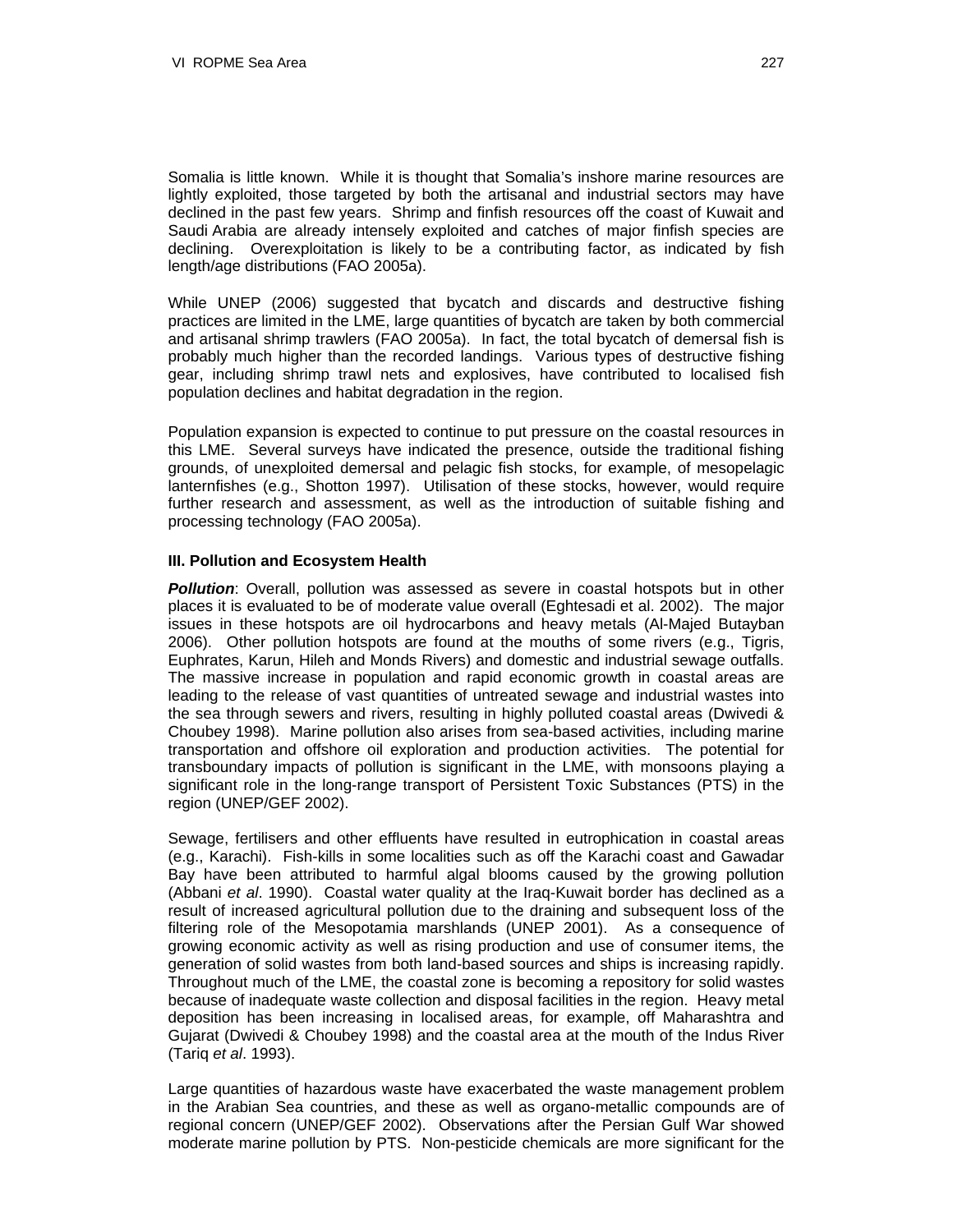Persian Gulf countries due to major activities in the petroleum sector. Pockets of high contamination of PAHs have been recorded in coastal areas receiving effluents from highly industrialised zones (Beg *et al*. 2001). In India and Pakistan, chlorinated pesticides are more prominent due to major agricultural activities in these countries. Large amounts of pesticides are deposited in coastal areas and high concentrations have been noted, for example, off the Bombay coast (Dwivedi & Choubey 1998). Since persistent organic pesticides such as aldrin, chlordane, DDT, dieldrin and others are either banned or not registered in the Arabian Sea countries, their presence in the environment may be due to their excessive use in the past and there is evidences of their presence in muddy fine sediemts (Eghtesadi-Araghi 2005; Eghtesadi, P., G. Riazi, et al. 2002). There is increasing evidence that some toxic substances are entering the food chain, with low levels of accumulation of organochlorine pesticide residues in marine fauna and flora and wildlife (UNEP/GEF 2002). Mass mortalitiy of Dolphins near Chabahar was referred to as a possible example of this event.

The LME has one of the highest oil pollution risks in the world, as a consequence of the concentration of offshore petroleum installations, tanker loading terminals, and the large volume of oil transportation (Al-Majed Butayban 2006). In 2003, the region (with the exception of Oman) produced about 27% of the world's oil while holding 57% of the world's crude oil reserves. The LME contains one of the world's busiest oil tanker routes, with more than 70% of the oil produced in the northern areas transported through the Arabian Sea. Significant levels of marine pollution have been detected around coastal petroleum refining and shipping localities from which oil, grease, and other hydrocarbon compounds are released into coastal waters (Al-Majed Butayban 2006). Six out of 20 worldwide cases of oil spills greater than 10 million gallons have occurred in the ROPME region (SOMER 2003). Roughly 1 to 2 million barrels of oil are spilled into the region's waters every year from the routine discharge of ballast water and tanker slops, as well as from the 800 offshore oil and gas platforms (Hinrichsen 1996). Between 1998 and 2002, a total of 25 oil spill incidents took place, spilling an estimated 10,000 – 1.8 million gallons of oil (SOMER 2003).

*Habitat and community modification*: Coastal habitats in the Arabian Sea LME include numerous deltas and estuaries with extensive inter-tidal mudflats, wetlands, mangroves, coral reefs and seagrass beds. Physical damage to marine and coastal habitats is of major concern in the region (Al-Majed Butayban 2006), with habitat and community modification assessed as moderate in the Arabian Sea LME. Throughout the LME, coastal habitats and the biodiversity they support are subject to increasing pressures arising from human activities, including those related to war . For instance, massive coastal development projects in most of the countries have resulted in changes to vast coastal areas (Al-Majed Butayban 2006). Climate change is expected to exacerbate the vulnerability of the LME's coastal habitats to an increasing range of stresses especially on coral reefs as they are very vulnerable to temperature changes (ROPME Sea Area 2008).

Mangrove forests are among the most threatened habitats in the LME. The mangrove forest along the Indus Delta constitutes the largest arid climate mangrove forest of the world. This national heritage, however, is quickly disappearing (Saifullah 1997). The reduction in the flow of the Indus River by dams and barrages is probably the most serious threat to the delta. Mangrove cover in the delta has been reduced by 50% from 2,600 km<sup>2</sup> in the late 1970s to 1,300 km<sup>2</sup> in the mid-1990s (Pernetta 1993). A reduction of mangrove area is evident in other countries bordering this LME. In western and southern India, much of the originally extensive mangrove stands have been removed (Wells *et al*. 2003). There are few remaining mangrove stands in some areas in Oman and Yemen (Al-Muscati *et al*. 1995, Baldwin 2005). In the Persian Gulf, the extent of mangroves has been declining as a result of coastal development, with only about 125-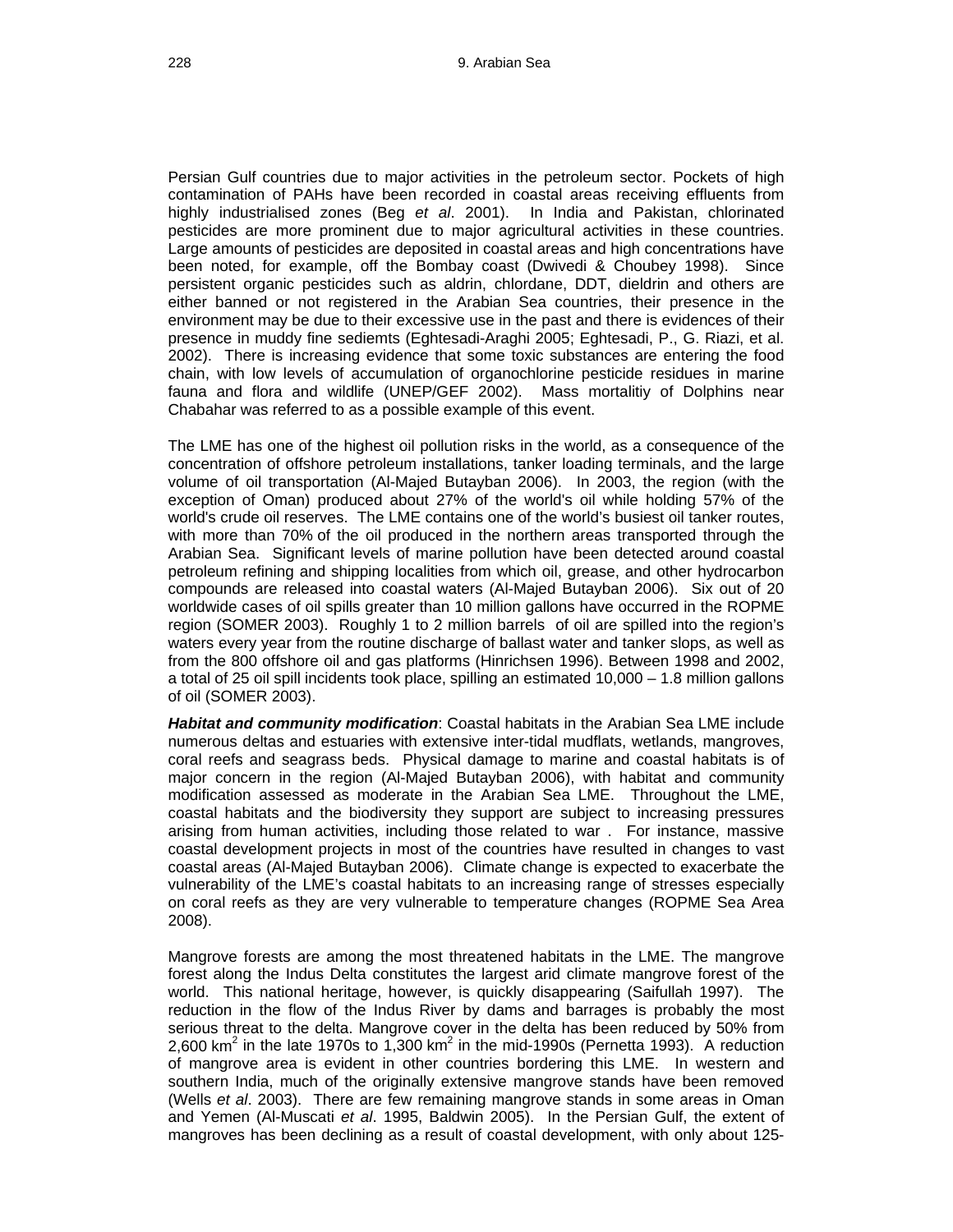130  $km^2$  remaining. More than 40% of the Saudi Arabian coast has been filled in and 50% of the mangroves lost (Jameson *et al*. 1995). Coastal development and urbanisation are thought to contribute to the declines in abundance of demersal fish stocks in the Persian Gulf (FAO 2005a).

As a result of the extreme environmental conditions, the development of coral reefs is generally limited to a few areas (Pilcher *et al*. 2000). Although large parts of these reefs are in a pristine state, they are subjected to increasing environmental threats from coastal development, dredging, land reclamation, overexploitation, pollution and recreational activities in all the bordering countries (Pilcher & Alsuhaibany 2000, Pilcher *et al*. 2000, Wilson *et al*. 2002). Furthermore, coral bleaching has already caused extensive damage to reefs throughout this LME. The reefs in Somalia and Yemen are generally considered to be in good condition, although they have been affected by bleaching and outbreaks of crown of thorn starfish, among other threats (PERSGA/GEF 2003). Bleaching events in 1996 and 1998 led to near-complete mortality of the reefs in Bahrain, Qatar, Saudi Arabia and the United Arab Emirates (Pilcher *et al*. 2000). The reefs of the Lakshadweep islands were reported to have lost between 43–87% of the live coral cover during the 1998 bleaching event, whereas in the Gulf of Kutch less than 30% of the corals were destroyed (Pet-Soede *et al*. 2000). Reefs in Iran, Kuwait and Oman have varying live coral cover and in some areas have been impacted by bleaching, pollution and other anthropogenic pressures (Pilcher *et al*. 2000). Recent oil and gas installation construction has severely damaged Iran's reefs.

The Persian Gulf exhibits marked seasonal variability in oceanographic factors. Extremes of temperature characterize the region and constrain the development of coral reefs. Coral reefs in the Persian Gulf are routinely exposed to annual ranges of temperatures that exceed the temperature extremes reported for any other reef area in the world (Coles, 1988). Normal winter water temperatures in the Persian Gulf rank among the lowest recorded on coral reefs (Downing, 1985; Coles, 1988). In the shallow waters of the southern Persian Gulf , salinity exceeds 50 ppt and reaches 70 ppt in some places (Grandcourt, 2003). Its reefs are bathed by high salinity water of > 45 ppt due to the substantial excess of evaporation (up to  $3000$  mm  $y<sup>-1</sup>$ ), and the Persian Gulf's annual water input (< 50 mm  $y^{-1}$ ), and the Gulf's annual water temperature fluctuations of > 25<sup>o</sup> C, depending on location, are amongst the highest known for reef areas (Sheppard and Loughland, 2002).

Some coastal areas in the Persian Gulf have been affected by the drying out of the Mesopotamia Marshlands of Iraq (UNEP 2001). Considering that the Tigris-Euphrates basin is the largest river system draining into the Gulf, reduced discharge and changes in river flow patterns and quality will have an important impact not only on inland freshwater habitats, but also on the marine environment in the northwestern Gulf. The draining of these marshlands has posed serious threats to the wildlife and to the ecological balance of vast areas, affecting water quality and the spawning grounds of shrimp and migratory species of fish, with harmful impacts on regional fish resources.

#### **V. Socioeconomic Conditions**

In 2002, the countries bordering the Arabian Sea LME had a total population of about 1.2 billion, a large part of which is concentrated in coastal areas, particularly in cities such as Mumbai and Karachi. Rapid economic growth accompanied by high population growth and increased urbanisation has been associated with increasing pollution levels and the destruction of fragile coastal habitats.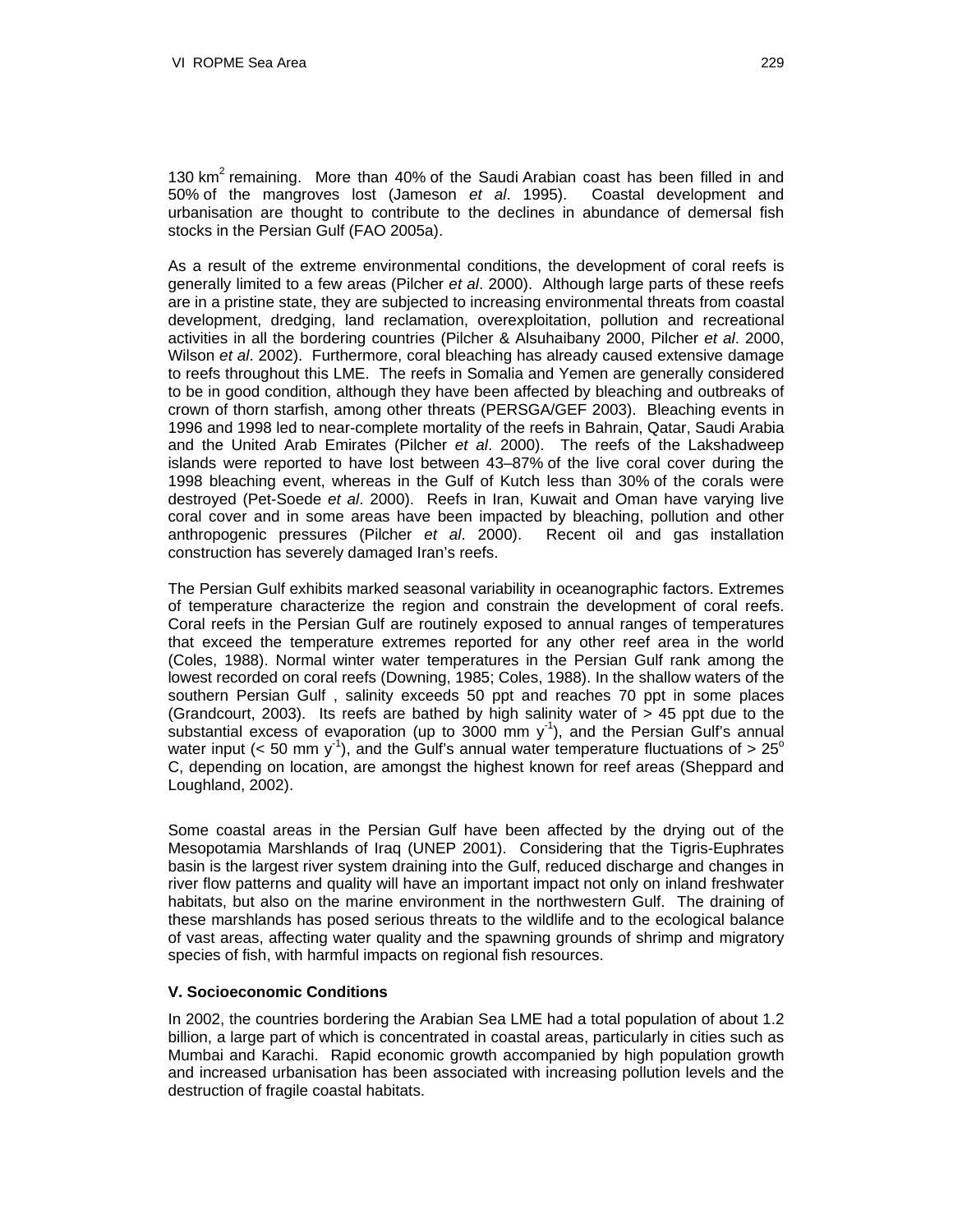Marine fisheries generally play an important role in the national economies of some of the countries, providing an important source of foreign exchange earnings, employment and food to a large number of people. In India, where more than 70% of fisheries catches come from the Arabian Sea LME, almost 6 million people are employed in the fisheries sector which contributes nearly 1.5% of GDP. This country's annual export of marine products is worth 1.2 billion US\$. In Oman's economy the fisheries sector is considered to be the second most important, whereas it is the third most important in Yemen, with a total contribution to this country's GDP of about 15%. In contrast, the contribution of the fishing industry to the economy of the Persian Gulf countries is small relative to the oil industry. Nevertheless, in these countries the sector is important in that it provides the main economic activity and employment for numerous coastal villages (FAO 2005a). Population expansion in the Arabian Sea countries, particularly India, will continue to place increasing pressures on the marine resources of this LME. Overexploitation and habitat destruction could have significant negative socioeconomic impacts, especially since some of these countries (India, Iraq, Pakistan, Somalia and Yemen) are considered to be Low-Income Food-Deficit countries (FAO 2005b).

## **V. Governance**

Governance in this LME is made complex by the multiplicity of national boundaries and EEZs as well as the large expanse of international open waters. A number of international, regional and bilateral environmental agreements and other legal instruments have been adopted by the ROPME (Regional Organisation for the Protection of the Marine Environment) countries. ROPME was established in 1979 with eight member states: Bahrain, Iran, Iraq, Kuwait, Oman, Qatar, Saudi Arabia and the United Arab Emirates. ROPME acts as the secretariat of the Kuwait Action Plan for the Protection and Development of the Marine Environment and the Coastal Areas, which was established under the auspices of the UNEP Regional Seas Programme. The eight countries have adopted the Kuwait Regional Convention for Cooperation on the Protection of the Marine Environment from Pollution and its two protocols (Protocol concerning Marine Pollution resulting from Exploration of the Continental Shelf and Protocol for the Protection of the Marine Environment against Pollution from Land-Based Sources). The Gulf of Aden comes under the Programme for the Environment of the Red Sea and Gulf of Aden, of which Saudi Arabia, Somalia and Yemen are members (see the Red Sea LME).

India and Pakistan, along with Bangladesh, Maldives and Sri Lanka support the South Asian Seas Action Plan (SASAP), established in 1995 under the UNEP Regional Seas Programme and with the South Asia Cooperative Environment Programme acting as secretariat. The overall objective of SASAP is to protect and manage the marine environment and related coastal ecosystems of the region in an environmentally sound and sustainable manner. Although these regional initiatives have made a significant positive impact towards the protection of the marine environment and coastal areas, the region is still faced with major environmental challenges. A holistic ecosystem approach is needed for the conservation and sustainable development of the Indian Ocean LMEs, including the Arabian Sea LME.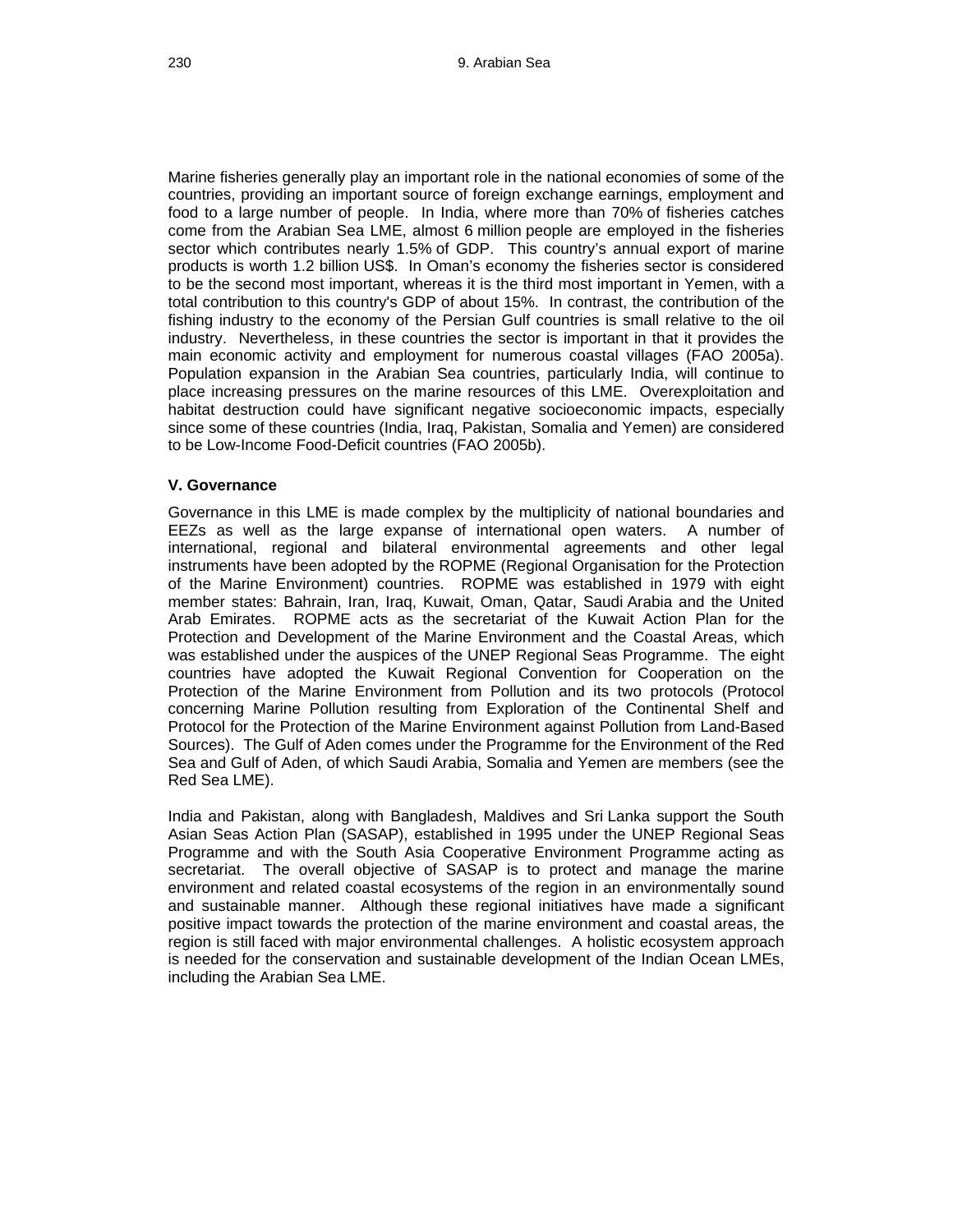# **References**

- Abbani, M.M, Rehman, A. and Harms, C.E. (1990). Mass mortality of fishes caused by dinoflagellate bloom in Gwadar Bay, Southwestern Pakistan, p 209-214 in: Graneli, E., Sundström, B., Edler, L. and Anderson, D.M. (eds), Toxic Marine Phytoplankton. Elsevier Science Publishing, New York, U.S.
- Al-Majed Butayban, N. (2006). ROPME Sea Area, p 107- 136 in: UNEP/GPA (2006), The State of the Marine Environment: Regional Assessments. UNEP/GPA, The Hague.
- Al-Muscati, S.A.H., Al-Kiyumi, A.A., Cummins, M.A.L., Daly, R.H., Eriksen, J., Fry, C.H., Gallagher, M.D. and Insall, D.H. (1995). The Sultanate of Oman, in: Scott, D.A. (ed), Directory of Wetlands in the Middle East. World Conservation Union, Gland, Switzerland and International Waterfowl and Wetlands Research Bureau, Slimbridge, U.K.
- Baars, M., Schalk, P. and Veldhuis, M. (1998). Seasonal fluctuations in plankton biomass and productivity in the ecosystems of the Somali Current, Gulf of Aden and Southern Red Sea, p 143-174 in: Sherman, K., Okemwa, E. and Ntiba, M. (eds), Large Marine Ecosystems of the Indian Ocean: Assessment, Sustainability and Management. Blackwell Science, Cambridge, U.S.
- Bakun, A., Roy, C. and Lluch-Cota, S. (1998). Coastal upwelling and other processes regulating ecosystem productivity and fish production in the Western Indian Ocean, p 103-142 in: Sherman, K., Okemwa, E. and Ntiba, M. (eds), Large Marine Ecosystems of the Indian Ocean: Assessment, Sustainability and Management. Blackwell Science, Cambridge, U.S.
- Baldwin, R. (2005). Mangroves: Arabian Sea Forests. www.arabianwildlife.com/ current/mangrove.html
- Beg, M.U., Al-Muzaini, S., Saeed, T., Jacob, P.G., Beg, K.R., Al-Bahloul, M., Al-Matrouk, K., Al-Obaid, T. and Kurian, A. (2001). Chemical contamination and toxicity of sediment from a coastal area receiving industrial effluents. Archives of Environmental Contamination and Toxicology 41:289-297.
- Belkin, I.M. (2009) Rapid warming of Large Marine Ecosystems, Progress in Oceanography, in press.
- Belkin, I.M., Cornillon, P.C., and Sherman, K. (2009). Fronts in Large Marine Ecosystems of the world's oceans: An atlas. Progress in Oceanography,in press.
- Bhathal, B. (2005). Historical reconstruction of Indian marine fisheries catches, 1950-2000, as a basis for testing the Marine Trophic Index. Fisheries Centre Research Report 13(5) 122 p.
- Bhathal, B. and Pauly, D. (in press). 'Fishing down marine food webs' and spatial expansion of coastal fisheries in India, 1950-2000. Fisheries Research. 91: 26-34
- Codispoti, L.A. (1991). Primary productivity and carbon and nitrogen cycling in the Arabian Sea, in: Smith, S.L., Banse, K., Cochran, J.K., Codispoti, L.A., Ducklow, H.W, Luther, M.E., Olson, D.B., Peterson, W.T., Press, W.L., Surgi, N., Swallow, J.C. and Wishner, K. (eds), US-JGOFS: Arabian Sea Process Study, U.S. Joint Global Ocean Flux Study. Planning Report 13. Woods Hole Oceanographic Institution, Woods Hole, U.S.
- Coles, S.L. 1988. Limitations on reef coral development in the Arabian Gulf: Temperature or algal competition? *Proceedings of the 6th International Coral Reef Symposium*, Townsville, Australia. 3: 211-216.
- Desai, B.N. and Bhargava, R.M.S. (1998). Biologic production and fishery potential of the Exclusive Economic Zone of India, p 297-309 in: Sherman, K., Okemwa, E. and Ntiba, M. (eds), Large Marine Ecosystems of the Indian Ocean: Assessment, Sustainability and Management. Blackwell Science, Cambridge, U.S.
- Dwivedi, S.N. and Choubey, A.K. (1998). Indian Ocean Large Marine Ecosystems: Need for national and regional framework for conservation and sustainable development, p 327-333 in: Sherman, K., Okemwa, E. and Ntiba, M. (eds), Large Marine Ecosystems of the Indian Ocean: Assessment, Sustainability and Management. Blackwell Science, Cambridge, U.S.
- Downing, N. 1985. Coral reef communities in an extreme environment: the Northwestern Persian Gulf. In: Proc. 5<sup>th</sup> Int. Coral Reef Cong., 1985, Tahiti. 2:343-358.\*Temperature 14.6-32.2°C, salinity up to 41.7%.
- Eghtesadi-Araghi, P. (2005) Quantifying PAH Exposure Dynamics and Effects in the Persian Gulf. Research Project Reports (INCO). Tehran, Iranian National Center for Oceanography (INCO): 41.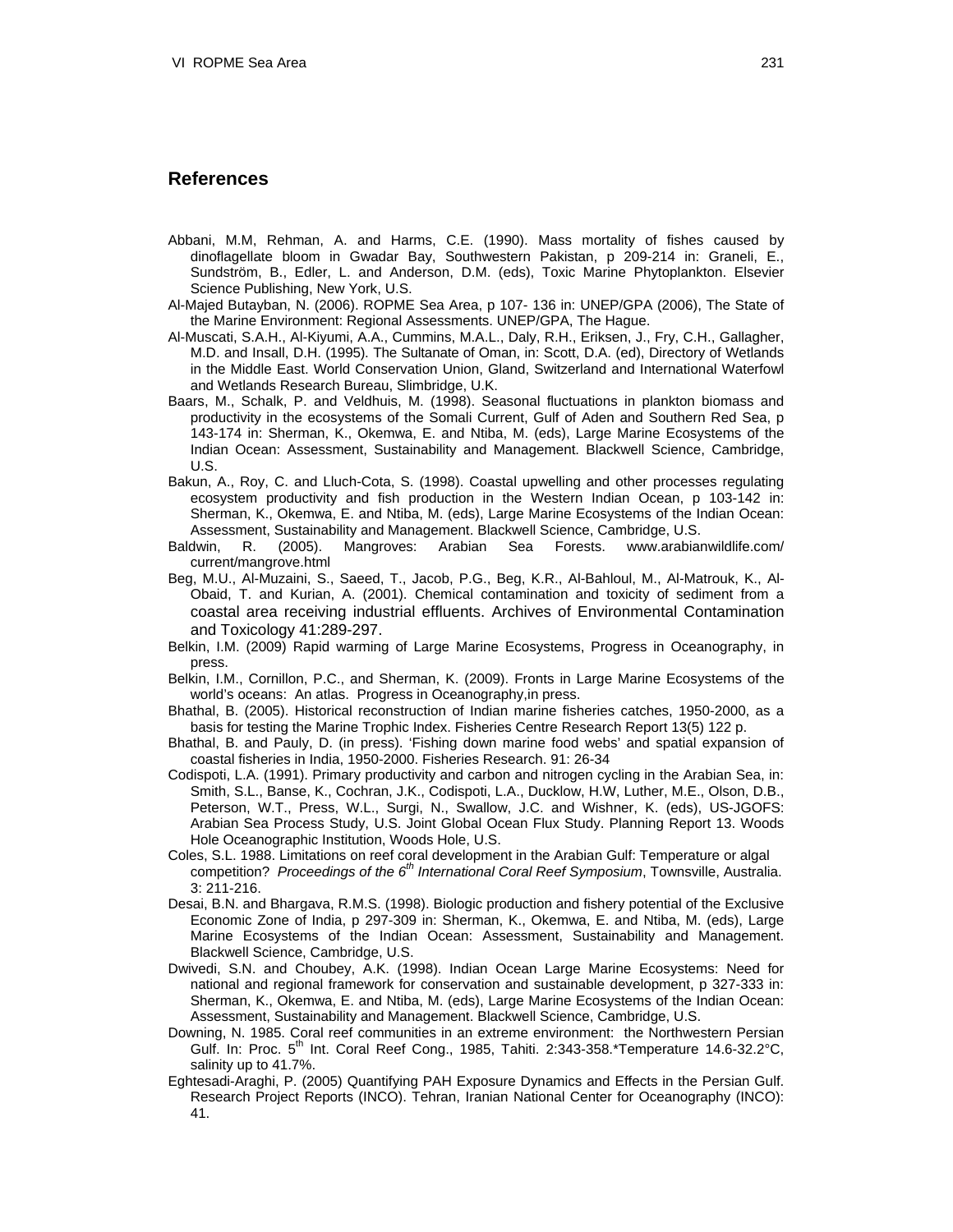- Eghtesadi, P., G. Riazi, et al. (2002). Distribution and sources of polycyclic aromatic hydrocarbons in the northern Persian Gulf as indicated by kinetic and thermodynamic criteria. Bull Environ Contam Toxicol 69(5) 704-711.
- FAO (2003). Trends in Oceanic Captures and Clustering of Large Marine Ecosystems Two Studies Based on the FAO Capture Database. FAO Fisheries Technical Paper 435.
- FAO (2005a). Fishery Country Profiles. www.fao.org/countryprofiles/selectiso.asp?lang=en
- FAO (2005b). Low-Income Food-Deficit Countries. [www.fao.org/countryprofiles/](http://www.fao.org/countryprofiles/) lifdc.asp?lang=en
- Fouda, M.M., Hermosa, G. and Al-Harthi, S. (1998). Status of fish biodiversity in the Sultanate of Oman. Italian Journal of Zoology 65(1).
- Grandcourt, E. 2003. The status and management of coral reefs in the United Arab Emirates. Country report for the IOC/UNESCO-ROPME Regional Workshop on Coral Reef Monitoring and Management in the RSA. December 2003, Kish Island.

Hinrichsen, D. (1996). Living on the Edges: Coasts in Crisis. Island Press. Washington, D.C.

- Jameson, S.C., McManus, J.W. and Spalding, M.D. (1995). State of the reefs: Regional and global perspectives. Seas of the Middle East. International Coral Reef Initiative Executive Secretariat Background Paper. U.S. National Oceanic and Atmospheric Administration, Washington D.C. www.ncdc.noaa.gov/paleo/outreach/coral/sor/sor\_mideast.html
- Kothawale, D.R., Munot, A.A. and Borgaonkar, H.P. (2007) Temperature variability over the Indian Ocean and its relationship with Indian summer monsoon rainfall, *Theoretical and Applied Climatology, Online First*, DOI:10.1007/s00704-006-0291-z, published online: 16 May 2007
- Maghsoudlou, A., Eghtesadi Araghi, P. (2008). Status of coral reefs in the Persian Gulf and Oman Sea.
- Pauly, D. and Christensen, V. (1995). Primary production required to sustain global fisheries. Nature 374: 255-257.
- Pauly, D. and Palomares, M.L. (2005). Fishing down marine food web: it is far more pervasive than we thought. Bulletin of Marine Science 76(2): 197-211.
- Pauly, D. and Watson, R. (2005). Background and interpretation of the 'Marine Trophic Index' as a measure of biodiversity. Philosophical Transactions of the Royal Society: Biological Sciences 360: 415-423.
- PERSGA/GEF (2003). Coral Reefs in the Red Sea and Gulf of Aden. Surveys 1990 to 2000 Summary and Recommendations. PERSGA Technical Series. Regional Organistion for the Conservation of the Environment of the Red Sea and Gulf of Aden, Jeddah, Saudi Arabia.
- Pernetta, J.C., ed. (1993). Marine Protected Area Needs in the South Asian Seas Region Vol. 4 Pakistan. World Conservation Union, Gland, Switzerland.
- Pet-Soede, L., Wafar, M.V.M., Venkataraman, K., Rajan, P.T. and Wilhelmsson, D. (2000). The status of the coral reefs of India following the bleaching event of 1998, in: Souter, D., Obura, D. and Lindén, O. (eds), CORDIO Status Report 2000. Sida/SAREC, Stockholm University, Stockholm, Sweden.
- Pilcher, N. and Alsuhaibany, A. (2000). Regional status of coral reefs in the Red Sea and the Gulf of Aden, p 35-54 in: Wilkinson, C. (ed), Status of Coral Reefs of the World: 2000. Australian Institute of Marine Science, Townsville, Australia.
- Pilcher, N.J., Wilson, S., Alhazeem, S.H. and Shokri, M.R. (2000). Status of coral reefs in the Arabian/Persian Gulf and Arabian Sea region (Middle East), p 55-64 in: Wilkinson, C. (ed), Status of Coral Reefs of the World: 2000. Australian Institute of Marine Science, Townsville, Australia.
- ROPME Sea Area. Regional Status Report. (2008) Status of the coral reefs 2008. C. Wilkinson.
- Rezai, H., Wilson, S., Claereboudt, M. and Riegl, B. (2004) Coral reef status in the Ropme Sea area: Arabian/Persian Gulf, Gulf Of Oman and Arabian Sea, in: *Status of Coral Reefs of the World: 2004*, *Volume 1*, C. Wilkinson (ed.), pp. 155-170, Australian Institute of Marine Science, Townsville, Queensland, Australia, 301 pp.
- Saifullah, S.M. (1997). Management of the Indus Delta mangroves, p 333-346 in: Haq, B.U., Haq, S.M. and Stel, J.M. (eds), Coastal Zone Management Imperative for Maritime Developing Nations. Kluwer Academic Publishers, Germany.
- Sea Around Us (2007). Large Marine Ecosystems. A Global Database on Marine Fisheries and Ecosystems. Fisheries Centre, University British Columbia, Vancouver, Canada. http://www.seaaroundus.org/lme/summaryinfo.aspx?lme=32
- Sheppard, C.R.C. and Loughland, R. 2002. Coral mortality and recovery in response to increasing temperature in the southern Arabian Gulf. *Aquatic Ecosystem Health and Management* 5 (4): 395-402.
- Sherman, K. (2003). Physical, Biological and Human Forcing of Biomass Yields in Large Marine Ecosystems. ICES CM 2003/P:12.